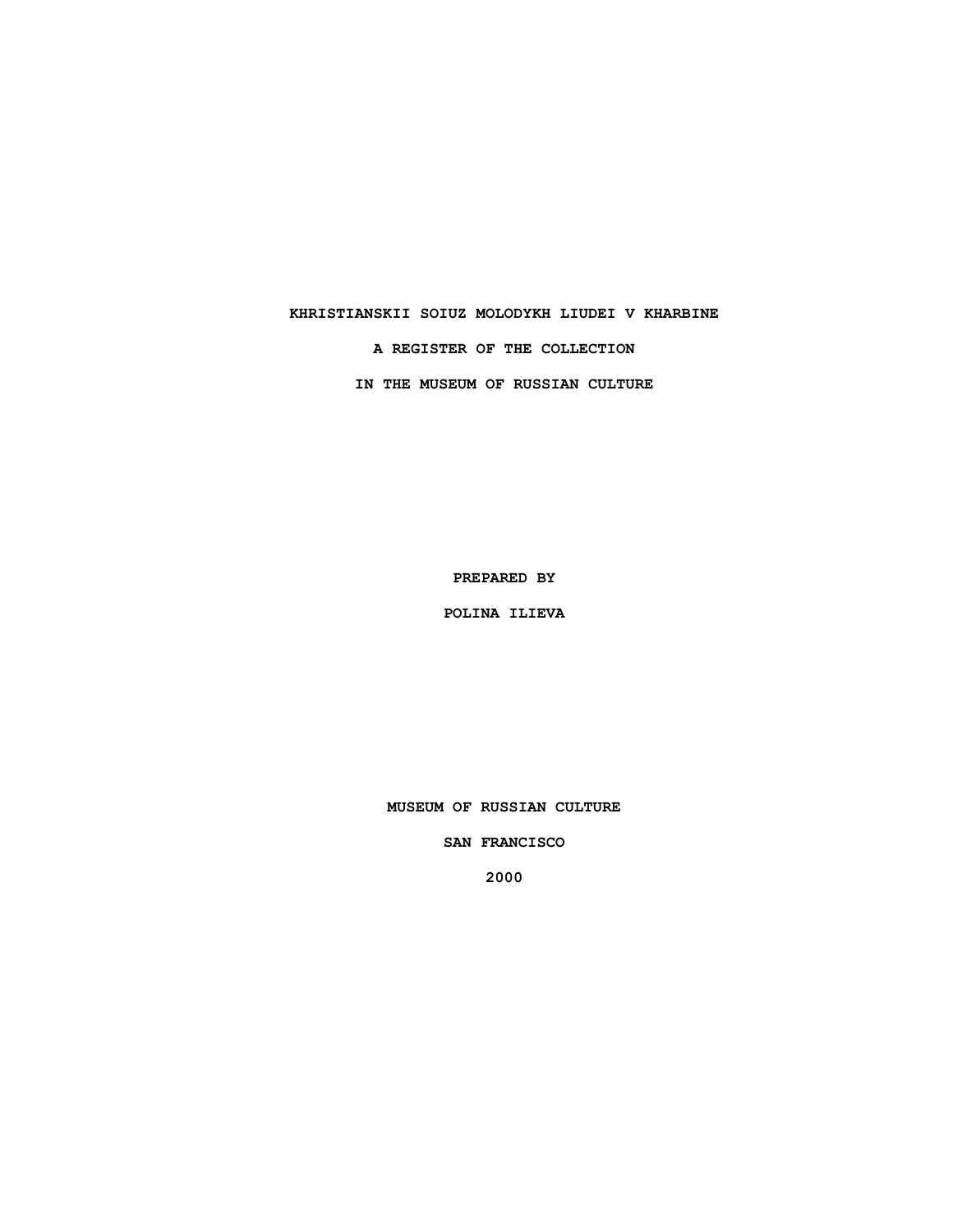#### **SCOPE AND CONTENT NOTE**

#### **KHRISTIANSKII SOIUZ MOLODYKH LIUDEI V KHARBINE COLLECTION**

**This collection contains documents, printed matter and photographs related to the Khristianskii Soiuz Molodykh Liudei v Kharbine (Harbin Y.M.C.A.) School and College, as well as Soiuz okonchivshikh uchebnye zavedeniia Kharbinskogo Kh.S.M.L.(Harbin Y.M.C.A. Alumni Association) in Australia and the United States.**

**Detailed processing and preservation microfilming for these materials were made possible by a generous grant from the National Endowment for the Humanities and by matching funds from the Hoover Institution and Museum of Russian Culture. The grant also provides depositing a microfilm copy in the Hoover Institution Archives. The original materials and copyright to them (with some exceptions) are the property of the Museum of Russian Culture, San Francisco. A transfer table indicating corresponding box and reel numbers is appended to this register.**

**The Hoover Institution assumes all responsibility for notifying users that they must comply with the copyright law of the United States (Title 17 United States Code) and Hoover Rules for the Use and Reproduction of Archival Materials.**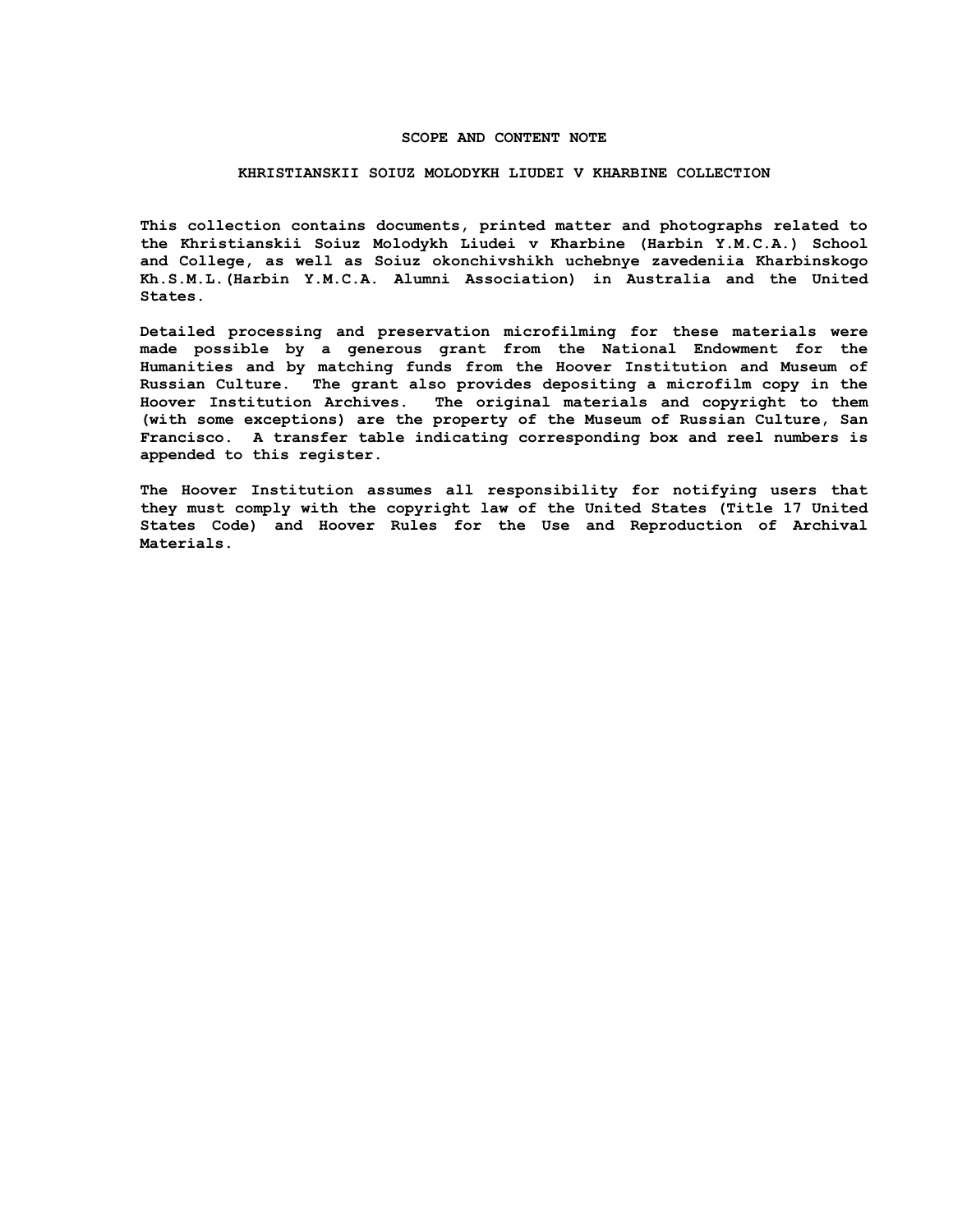### **REGISTER**

## **KHRISTIANSKII SOIUZ MOLODYKH LIUDEI V KHARBINE COLLECTION**

**SERIES DESCRIPTION:**

| Box Nos | Series                                                                                                                                                             |
|---------|--------------------------------------------------------------------------------------------------------------------------------------------------------------------|
| 1       | GENERAL FILE, 1932-1999. Clippings, correspondence, list<br>of graduates and alumni association members, and writings,<br>arranged alphabetically by physical form |
| $1 - 4$ | PRINTED MATTER, 1933-1996. Brochures and periodicals,<br>arranged alphabetically by physical form                                                                  |
| 4       | PHOTOGRAPHS, 1933-1935 and undated. Four prints depicting<br>students and teachers of the Kh.S.M.L. v Kharbine School                                              |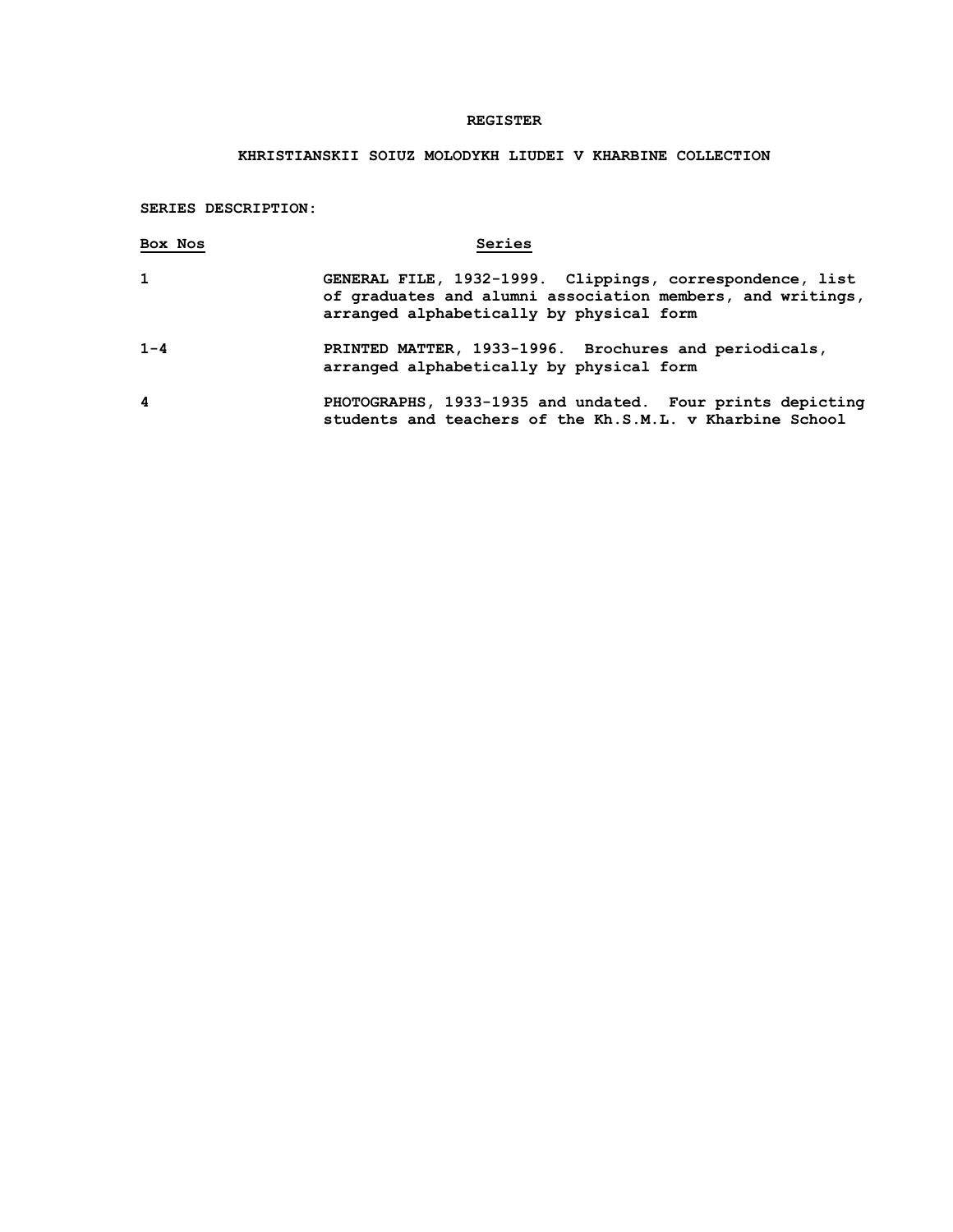**CONTAINER LIST:**

|    | Box Folder |                                                                          |
|----|------------|--------------------------------------------------------------------------|
|    | Nos Nos    | Contents                                                                 |
|    |            |                                                                          |
| 1. |            | <b>GENERAL FILE, 1932-1999</b>                                           |
|    | 1          | Certificate of graduation issued to Natalia N.                           |
|    |            | Goryainova, 1943                                                         |
|    | 2          | Correspondence, 1978-1982                                                |
|    |            | Lists                                                                    |
|    | 3          | Graduates, 1932                                                          |
|    | 4          | Members of the Harbin Y.M.C.A. Schools Alumni                            |
|    |            | Association                                                              |
|    | 5          | Subject file - Harbin, China                                             |
|    |            | Writings                                                                 |
|    | 6          | Untitled holograph by Georgii Eliseev, n.d.                              |
|    | 7          | "Prazdnovanie 50-letiia 5-go vypuska gimnazii                            |
|    |            | Kh.S.M.L.," n.d. Holograph                                               |
|    | 8          | "13-yi vypusk gimnazii Kh.S.M.L. mnogo let                               |
|    |            | spustia, "1997. Holograph                                                |
|    | 9          | Miscellany                                                               |
|    |            | PRINTED MATTER, 1933-1996                                                |
|    |            | <b>Brochures</b>                                                         |
|    | 10         | K biologii viazovogo listoeda Ambrostoma                                 |
|    |            | Quadrimpressa Motsch (Coleoptera,                                        |
|    |            | Chrysomelidae), by A. I. Aleksandrov, 1945                               |
|    | 11         | K izucheniiu razvitiia poloza uzorchatogo - Elaphe                       |
|    |            | Dione Pallas, by L. M. Iakovlev, 1945                                    |
|    | 12         | Programma organizatsii prosvetitel'noi                                   |
|    |            | deiatel'nosti Kh.S.M.L. sredi russkogo                                   |
|    |            | naseleniia, n.d.                                                         |
|    | 13         | Promyshlennoe razvedenie piatnistyh olenei v                             |
|    |            | Man'chzhurii, by M. A. Firsov, 1945                                      |
|    | 14         | Otchet o deiatel'nosti kluba estestvoznaniia i                           |
|    |            | geografii Kh.S.M.L. za period s 1933 po 1940                             |
|    |            | gg., 1941                                                                |
|    | 15         | Sbornik nauchnyh rabot przheval'tsev, 1942                               |
|    | 16         | Spisok pervoi kollektsii mkhov iz Severnoi                               |
|    |            | Man'chzhurii, 1934                                                       |
|    | 17         | The Club of Natural Sciences and Geography and its                       |
|    |            | activity (1929-1932), 1934                                               |
|    | 18         | Clippings                                                                |
| 2. |            | Periodicals                                                              |
|    |            |                                                                          |
|    | 1          | The Annual of the Club of Natural Science and                            |
|    | $2 - 3$    | Geography of the Y.M.C.A., 1933-1934                                     |
|    |            | Biulleten' "50 letnii iubilei", Soiuz                                    |
|    |            | okonchivshikh gimnaziiu/institut Kh.S.M.L.,<br>1984-1996                 |
|    |            |                                                                          |
|    | 4          | Farewell, Y.M.C.A. College Harbin, 1933-1935                             |
|    | 5          | Izvestiia kluba estestvoznaniia i geografii                              |
|    | 6          | Kh.S.M.L., 1941                                                          |
|    |            | Izvestiia kluba estestvoznaniia i geografii<br>Kh.S.M.L. Zoologiia, 1945 |
|    | 7-8        | Listovka "Druz'iam ot druzei", Soiuz okonchivshikh                       |
|    |            | uchebnye zavedeniia Kharbinskogo Kh.S.M.L.,                              |
|    |            | 1975-1999. Printed copy. Includes jubilee                                |
|    |            | issue, 1925-1965, and appeal to the supporters                           |
|    |            | of the bulletin                                                          |
|    |            |                                                                          |